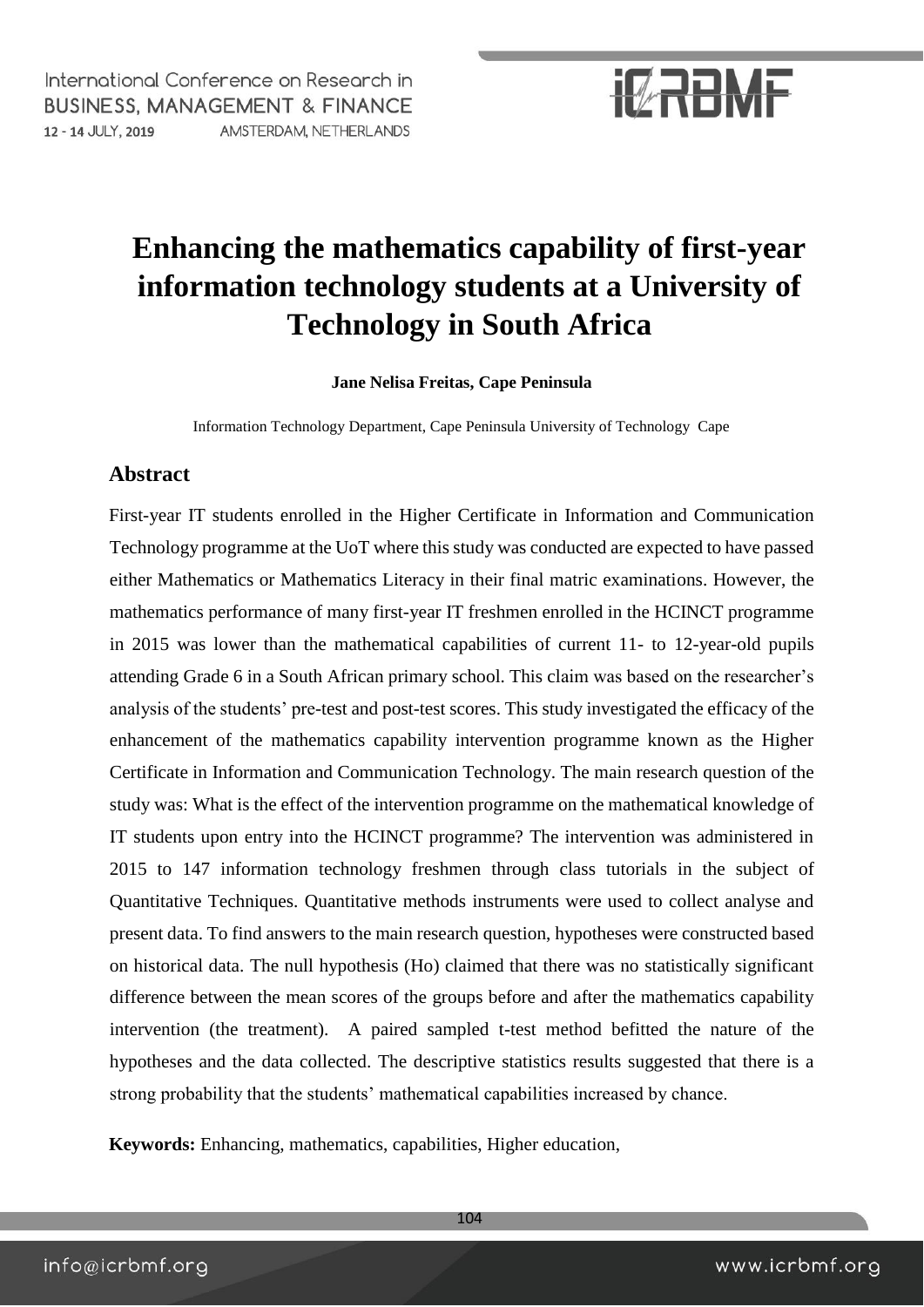International Conference on Research in **BUSINESS, MANAGEMENT & FINANCE** 12 - 14 JULY, 2019 AMSTERDAM, NETHERLANDS

# **IZRBMF**

### **Introduction**

The mandate to conduct this study was obtained by the researcher from the project sponsor in January 2015 (Alexander, 2013; DHET, 2013). From February 2015 to October 2015, 147 IT freshmen participated in voluntary class tutorials. The mathematics capability intervention was administered to the 147 students through the Quantitative Techniques (QT) class tutorials in the HCINCT programme of 2015. Quantitative Techniques is one of the three major courses in the HCINCT one-year programme run by the IT Department at the University of Technology (UoT) where this research was conducted. Class tutorials in QT were conducted to augment students' mathematical skills. The intervention differed from the usual teaching because the mathematics capability interventions content was based on the South African high school mathematics guidelines provided in the National Qualification Framework (NQF) level 4, while the ordinary teaching in the HCINCT programme was based on first year IT numerical skills curriculum pitched at NQF level 5 (South African Qualifications Authority,

2011). The students' mathematical skills were revealed as needing enhancement by the marks they attained in their Matric Mathematics results. These marks were confirmed to be weak according to an admissions proficiency scale used by the IT Department for acceptance of students.

In early February 2015 the researcher briefed the 147 HCINCT programme students about the voluntary mathematics capability intervention. Some students voluntarily took the pretest. The pre-test and the post-test were the same tests but the questions in the post-test were changed to avoid students familiarity with the questions. However, the topics covered in both tests were the same. The problem regarding throughput rates in IT programming courses rests in the mathematical skills of first-year IT students upon entry (Alexander, 2013). This is compounded by the level of mathematics education that students are taught at high school (Chisholm, 2005; Brandell, Hemmi & Thurnberg, 2008). Since high school mathematics education in South Africa is set at a lower standard compared with high school education in the same grades in other countries (Howie & Plomp, 2002; Fleisch, 2008). The UoT was concerned about the learner retention rates in computer programming courses (Andreae & Hoda, 2014; Ford, 2015; Nzama, 2015). Therefore, the Higher Certificate in Communication and Technology (HCINCT)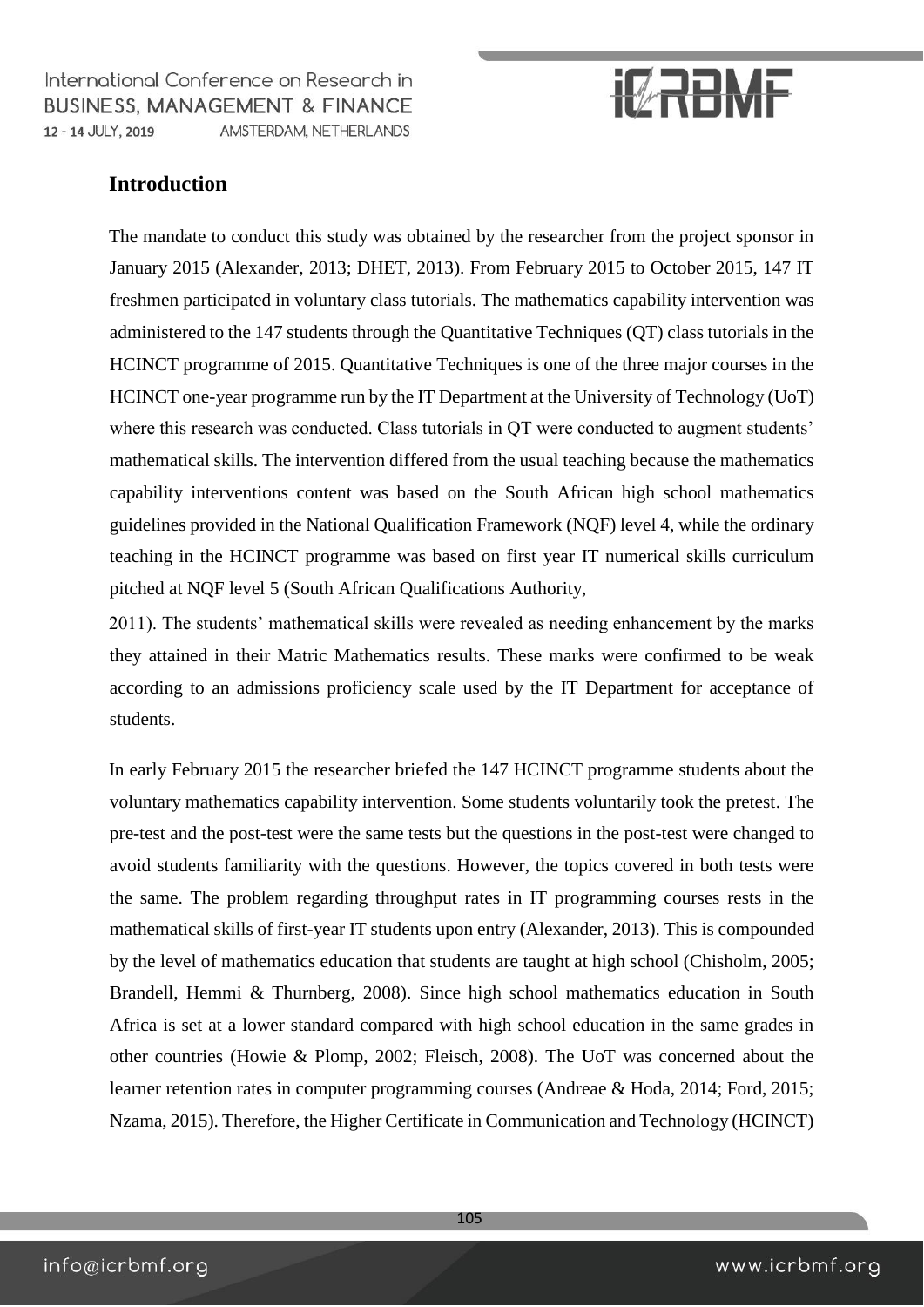International Conference on Research in programme was contented on the search in<br>programme was created to increase throughput rates in the IT diploma programme, to increase in the IT diploma<br>programme, to increase in the IT diploma programme, to increase in the improve the Quantitative Techniques (QT) course content, to allow certification to students that

want to leave on completion of the HCINCT programme, and to hand over the HCINCT programme to Technical Vocational Education and Training (TVET) colleges (DHET, 2013; Alexander, 2013). The research problem lies in extracting design guidelines for an intervention to enhance the mathematical capabilities of IT students upon which the desired IT programming skills can be scaffolded. Instructional and mathematics curriculum guidelines for adult education (Reynolds, Showalter & Wollet, 2014; Valenzuela, 2018) were followed to focus the mathematics intervention programme on the desired mathematical needs of the students in order to maximise time and human resources. This was due to the fact that the mathematics intervention programme was administered through the QT course, which had its own academic scope, time lines and expected deliverables. The QT tutorials were designed to provide students with practical experiences through interactive engagements using the World Wide Web so that their mathematical thinking skills would be challenged and developed in order for them to acquire the desired numerical skills (Chen, 2010).

#### **Literature Review**

The first literature review was used to navigate the landscape in the area of interest in order to learn from documented successful interventions (Higher Education Learning & Teaching Association of Southern Africa, 2009; Bozalek, Garraway, & McKenna, 2011; Siyepu, 2015; Rohlwink, 2015). Once this process was completed, the second literature review took place (Gustafsson, 2014; Cēdere & Gedrovics, 2014; Mickey-pabello, 2015; Cēdere, Jurgena, Helmane, Praulite & Tiltina-Kapele, 2015). The literature review is summed up into two categories: cognitive and scaffold. Many mathematics teachers use traditional strategies to transmit facts, skills, and values to students (Miller, 2010; Jao, 2017). Besides, traditional education settings use textbooks to support student learning while a systematic approach is followed for developing numerical skills. Despite that, Miller is against the idea of using traditional approaches alone. He suggests the use of transmission, transactional, and transformational educational strategies to transfer mathematics knowledge to students. Ball (1990) supports the previous authors by saying that traditional strategies emphasizes fluency in procedures, but do not help students to conceptualize their understanding of mathematical ideas.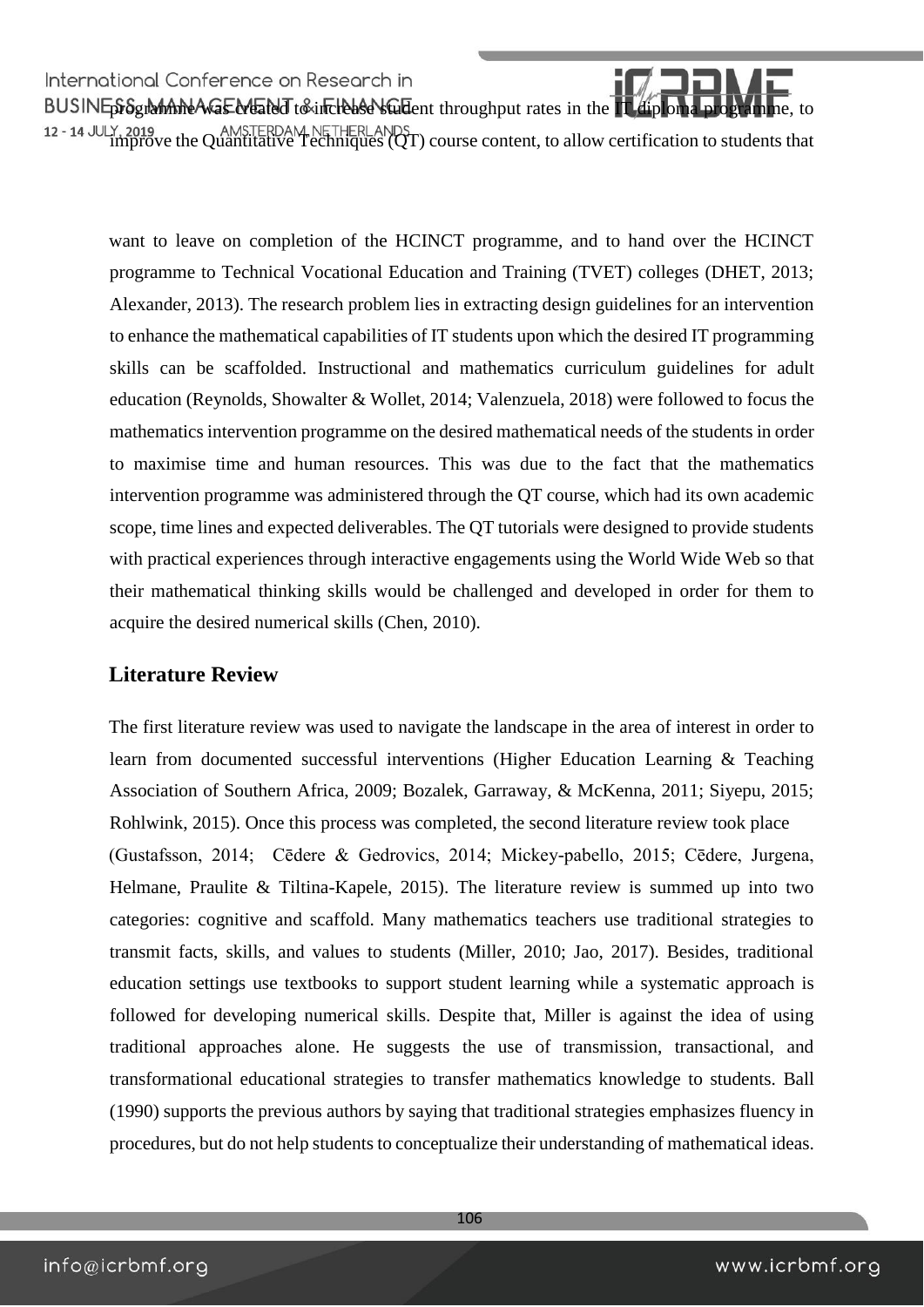International Conference on Research in<br>BUSINEO pool metals was well that commitmed the velopment involves a shift towards abstraction and student's self-belief (Nath & Szücs, 2014; Bonilha, Hermann, kellerman & Lin, 2015; Barrouillet, 2015; Bonne & Johnston, 2016). Braithwaite, Goldstone, van der Maas, and Landis

(2016) contest the notion of using abstraction for cognitive development by arguing that pupils' age and experience must be considered. However, some authors (Belfiore, Matrisciano & Rudas, 2010; Grenier-Boley, 2014, Pasiphol, Sujiva & Youngchim, 2015;

Cēdere, Jurgena, Helmane, Praulite & Tiltina-Kapele, 2015; Cirino, Fuchs, Huston-Warren, & Tolar, 2016) say building mathematics capability includes focusing on executive function, cognitive function, cognitive interest, and using simple neural networks to stimulate verbal learning of mathematics. The different authors' views on how to enhance the mathematics capability of freshmen led to a dilemma that could be summarised in a research question that asked: What is the effect of the intervention programme on the mathematical knowledge of IT students upon entry into the HCINCT programme?

#### **Methodology**

The study used the quantitative methods approach for data collection, data analysis, data interpretation and data presentation **(**Sandelowski, 2000**;** Leech & Onwuegbuzie, 2009**;** Clark, Creswell & Vicki, 2011**;** Duan, Green, Hoagwood, Howirtz, Palinkas & Wisdom, 2013)**.** The researcher adopted a positivist paradigm to understand the nature of reality regarding the students' mathematical capabilities, explore if there are other realities and to understand what do other authors believe is the real problem (Burrell & Morgan, 1979; Stokes, 1997; Patton, 2002; Cronje, 2013). The conceptual framework for the investigation, the Iterative ADDIE (Berkowitz & O'Neil, 1979; Molenda, 2003; Gravemeijer, McKenney, Nieveen & van den Akker, 2006) was used to map out the processes that measured the mathematical attributes that were required to augment the students' mathematical competencies. Kolb's (2015) Experiential Learning Theory was used to administer the enhancement of mathematics capability intervention to the students' assessment scores retrieved from the pre- and post-test scores. Students' pre-test and post-test scores were evaluated to find answers to the main research question.

107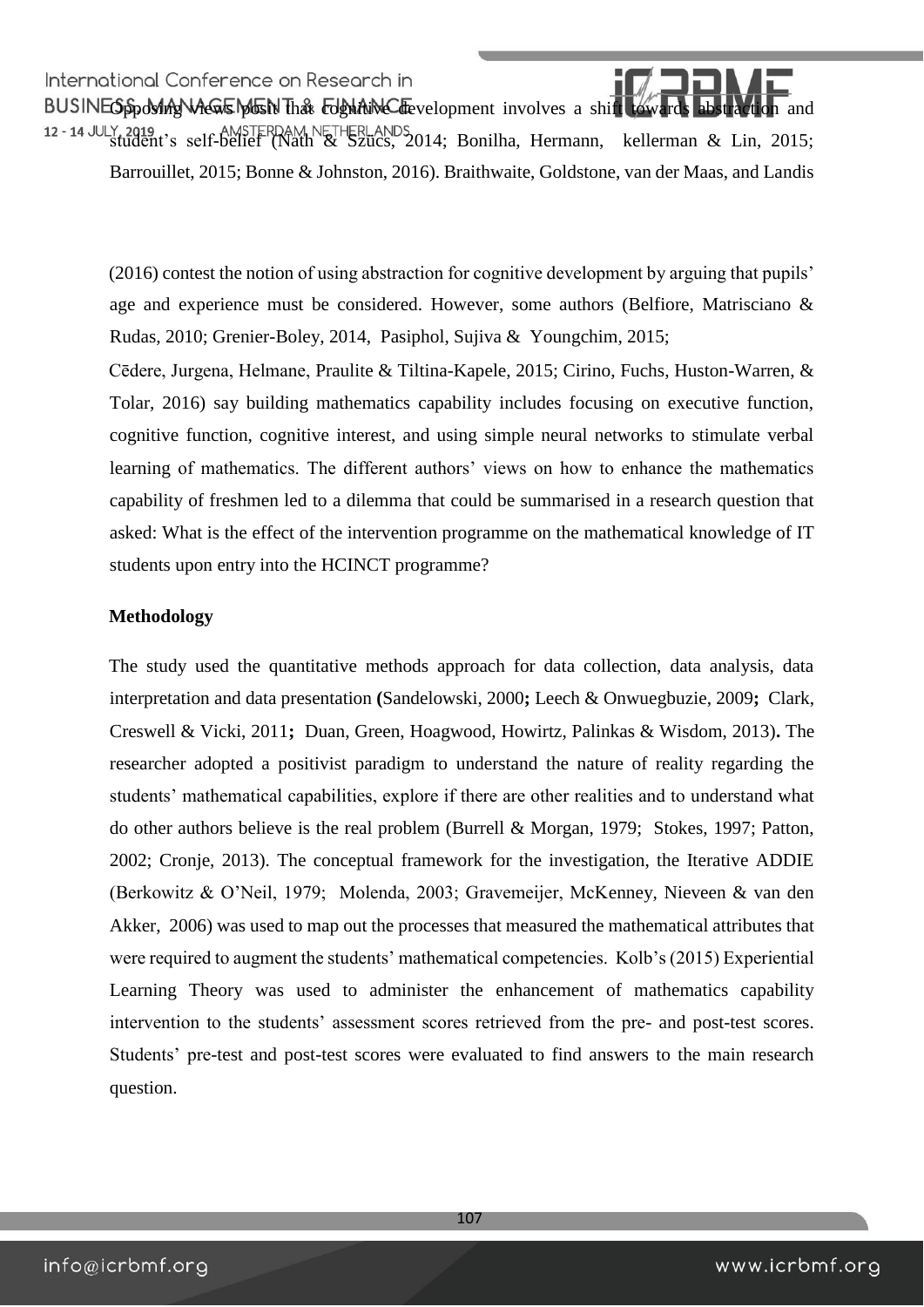

The instructional design approach that guided the construction, the implementation and the administration of the mathematics intervention was obtained from (Carey, L., Carey, J. O. &

Dick, 2014) model. The Solomon, (1949)'s guidelines were used by the researcher to assign the students randomly into groups. While, Nelson & Thomas, 2001's guidelines were used by the researcher for the administration of the pre-test and the post-test IT students assessment scores. The researcher divided the students into four groups. This was done to test the efficacy of the intervention if any before and after the mathematics capability intervention was administered to the students in the HCINCT programme of 2015. A post-test was thereafter administered to determine whether or not the intervention had a significant effect on the students' performances. The data analysis was performed using the following four groups:

- 1. Experimental Group 1 (E1),
- 2. Control Group 1 (C1),
- 3. Experimental Group 2 (E2) and
- 4. Control Group 2 (C2).

E1 (n=37) was given a pre-test followed by the mathematics capability intervention (the treatment).

 $C1$  (n=37) was given a pre-test and a post-test without the mathematics capability intervention (the treatment).

E2 (n=37) was not given a pre-test but received the mathematics capability intervention (the treatment) and a post-test.

C2 (n=36) received the post-test only. Total subjects = 147**.** 

Data were checked to determine if they met assumptions for analysis using the paired samples t-test. The level of significance chosen was .05, which is the most common level of significance used by researchers (Bluman, 2015; Field, 2018). The critical values used were the t-test values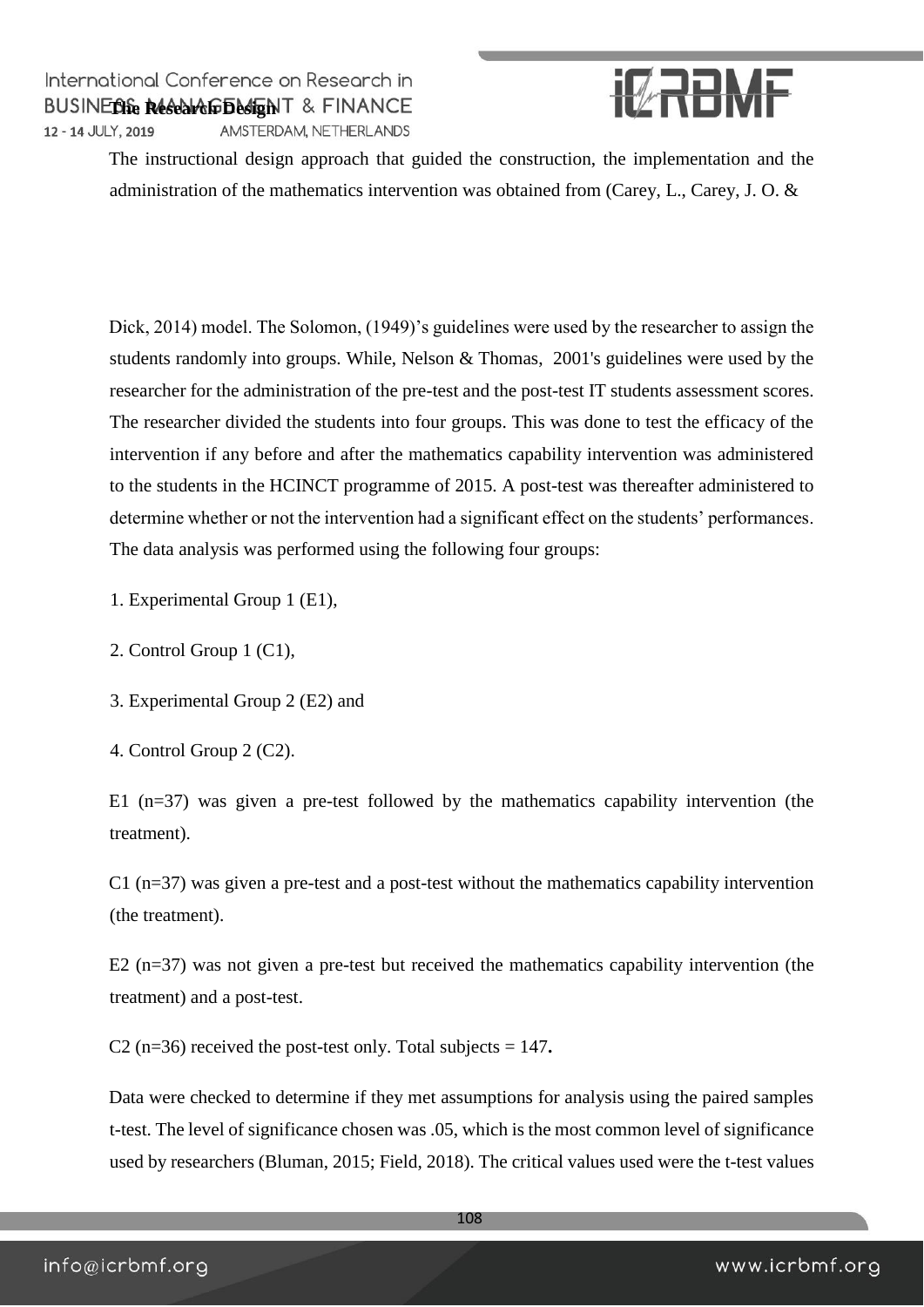International Conference on Research in BUSINE Stand from the INSTERENT SPSS statistics E5 outputs. The reason for using the two distances was to the twa 12 - 14 JULY, 2019<br>compare the means of the two groups in order to determine whether or not there was a significant difference between them. Paired t-test assumptions were tested to check the viability of the data for data analysis using a paired sample t-test statistical tool. Bluman, (2015) states that in a paired t-test, the dependant variable must be measured on a continuous scale and that

the data is measured at the interval or ratio level. The students' assessment scores were produced using the same assessment tool, and the instrument used produced continuous data represented through the students' assessment scores. In addition, one needs dependent observations (Field, 2018). In this instance, the students' pre-test scores were matched with the post-test scores so that for each participant, there were two scores. The paired t-test also assumes that the participants were randomly sampled from the population; this assumption was also met. The other assumption deals with the differences between the dependent variables, and these differences need to be approximately normally distributed. The differences must not contain any significant outliers (Raveendran et al., 2014). Figure 1 demonstrated that there were no outliers in the pre-test and in the post-test data obtained from the student's assessment scores.



#### **Figure 1: Pre-test and post-test students means scores**

The box plot illustrated in Figure 1 shows that there are no outliers in the data distribution. Based on the information obtained from the IT students' pre-test and post-test scores, the data meets the samples' paired t-test assumptions. The researcher assessed the normality of the scores for groups E1 and C1, the two groups that were administered a pre-test and a post-test.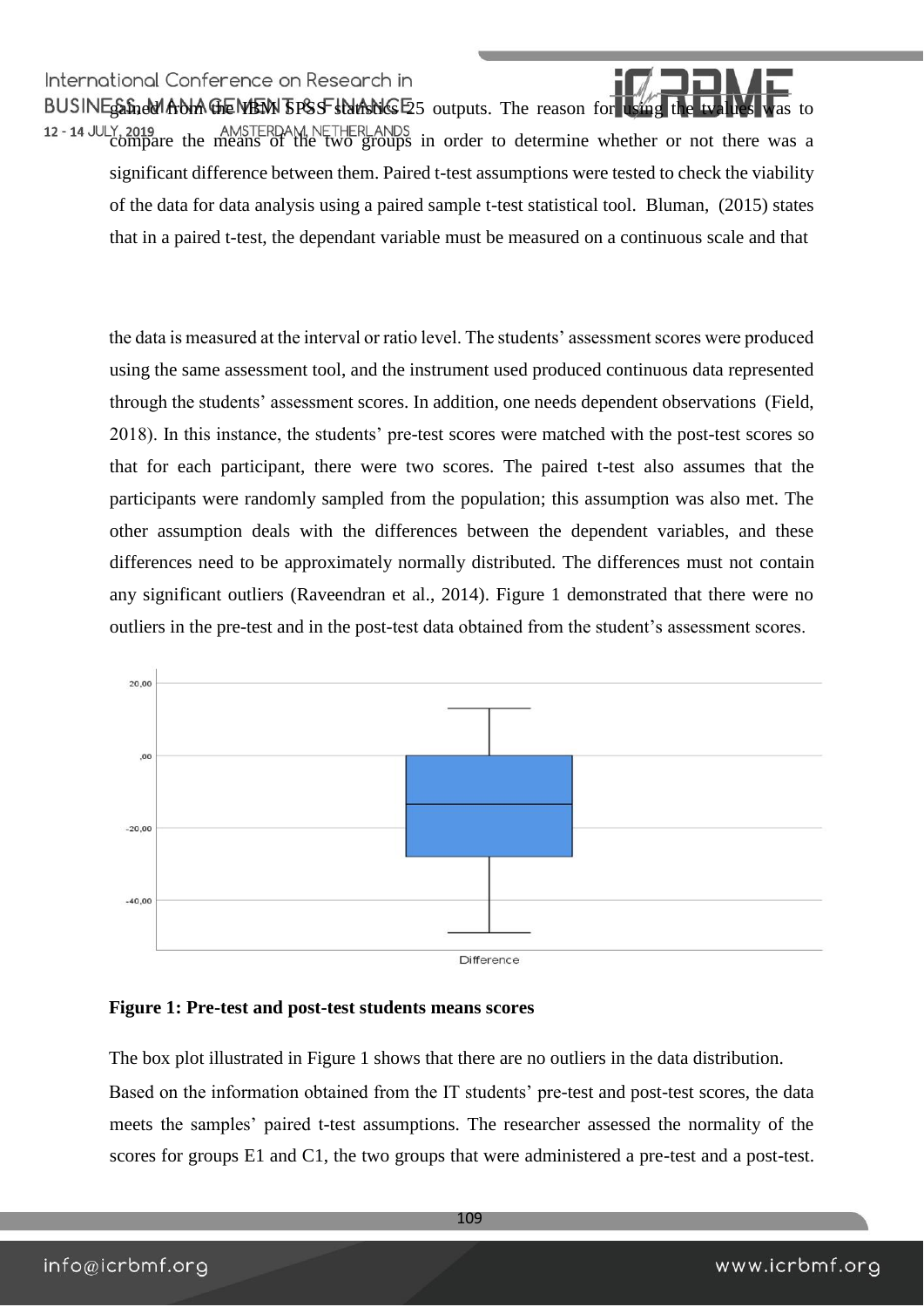International Conference on Research in International Conference on Research in<br>BUSINESSScddachlerGupMacNess&hanb00 subjects, the Shapiro-Wilk test was considered to

12 - 14 JULY, 2019<br>test for normality (Chen, Shapiro & Wilk, 1963; Shapiro & Wilk, 1965, Howell, 2013). Even though, the Kolmogorov-Smirnov test accommodates samples with N=50 and more (Kolmogorov, 1933; Smirnov, 1933; Birnbaum, 1952; Lilliefors, 1967; Riffenburgh, 2012). However, the Shapiro-Wilk method is more robust and is used by most researchers, especially when the sample size is less than 50 (Razali & Wah, 2011). The Shapiro-Wilk and the

Kolmogorov-Smirnov test are not parametric or non-parametric but are assessments that were used by the researcher to assess the normality of the sample to determine whether the data befitted assessment through parametric or a non-parametric test. A paired samples t-test which is a parametric test was used to assess the descriptive statistics (Raveendran, Gitanjal  $\&$ Manikandan, 2014). The researcher assessed the descriptive statistics of groups E1 and C1 because these were the groups that took both the pre-tests and the post-tests. There was a noticeable difference between the mean values for E1 scores on the pre-test ( $\overline{X}$  =41.27, SD=5.11) and the post-test ( $\bar{X}$  =71.46, SD=12.06). The mean ( $\bar{X}$ ) for the C1 pre-test ( $\bar{X}$  =39.62, SD=6.3) was not noticeably different from the C1 post-test ( $\overline{X}$  =39.16, SD=5.0). The researcher further assessed the differences between these two sample means using a paired samples t-test to assess statistically significant differences between the scores on the pre-test and the post-test measures for groups E1 and C1.

A further analysis was performed to determine whether or not the means of the 4 post-test groups were significantly different from one another. A one-way between groups ANOVA was performed. There was a significant effect between the mathematical knowledge scores of the 4 post-test scores (E1, C1, E2, and C2): (F  $(3,143) = 160.108$ , p < .001). Post hoc comparisons using the Tukey HSD test indicated that the mean score for the E1 group  $(M = 71.46, SD = 12.06)$ was significantly different than the C1 group ( $M = 39.16$ , SD=4.96) and the C2 group ( $M =$ 38.96,  $SD = 4.67$ ). However, the E1 group did not significantly differ from the E2 group. The E2 group ( $M = 72.59$ , SD=11.84) was significantly different than the C1 group  $(M = 39.16, SD=4.96)$  and the C2 group  $(M = 38.96, SD = 4.67)$ . The two control groups, C1

and C2 did not differ from one another.

Since there was a question of normality for the C1- Pre Test group as determined by the Shapiro  $(p<.05)$ , a Kruskal-Wallis test was conducted comparing the results of the Post-Test for all 4 groups: E1, E2, C1, C2. A significant result was found  $(H(3) = 109.848, p < .001)$ , indicating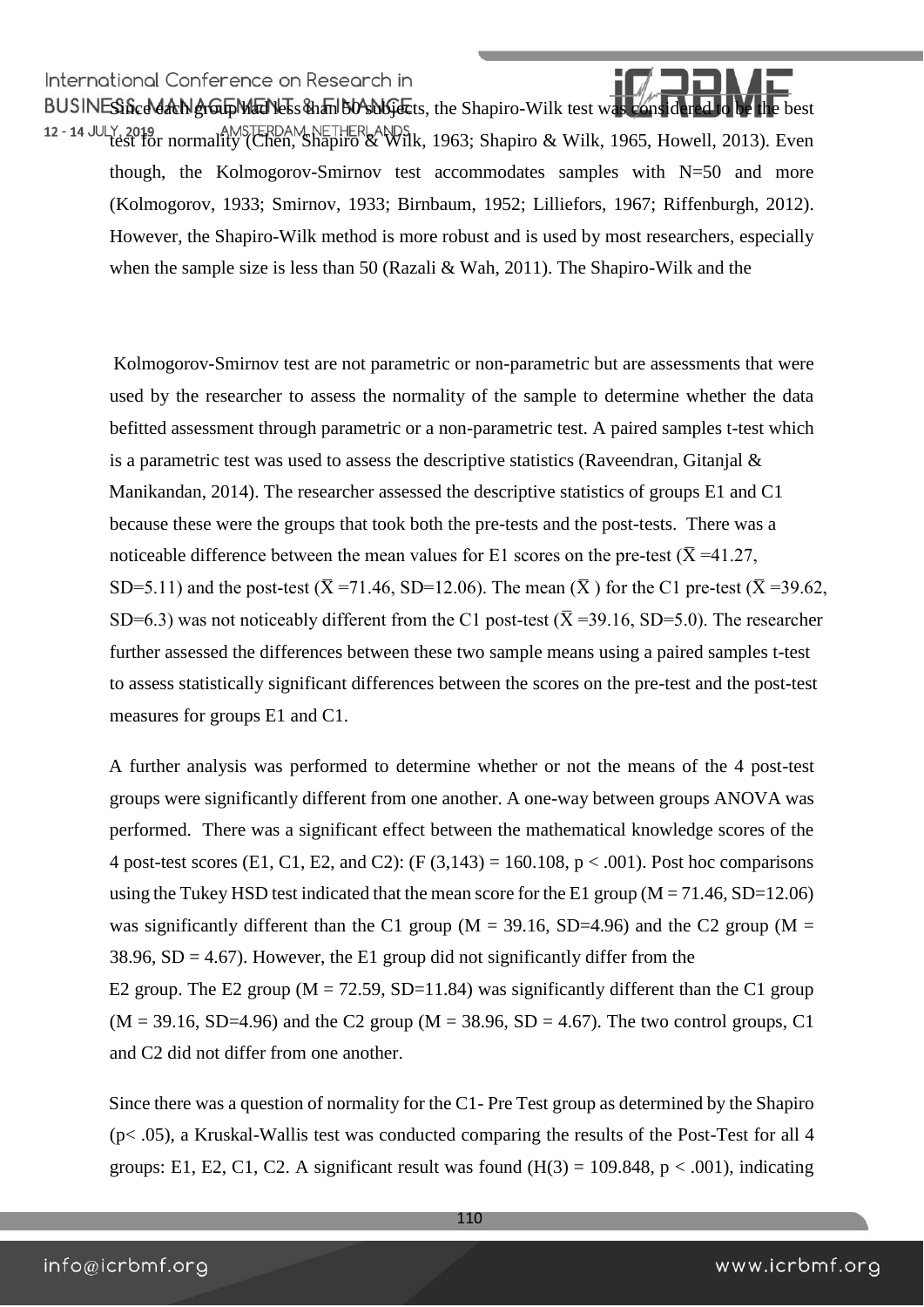BUSINEthat aMedstAweEdelthe groups differed from each other (See Summary Table b 12 - 14 JULY, 2019. AMSTERDAM, NETHERLANDS up pairwise comparisons indicated results identical to the ANOVA. The E1 group was significantly different than the C1 group ( $H(1) = 54.831$ ,  $p < .001$ ) and the C2 group ( $H(1) =$ 54.155,  $p < .001$ ). However, the E1 group did not significantly differ from the E2 group (H(1)  $= 0.288$ , p  $> 0.05$ ). The E2 group was significantly different than the C1 group (H(1) = 54.928,

 $p < .001$ ) and the C2 group (H(1) = 54.173,  $p < .001$ ). The two control groups, C1 and C2 did not differ from one another  $(H(1) = 0.040, p > .05)$ .

|  |  |  | <b>Table 1: Hypothesis Test Summary</b> |
|--|--|--|-----------------------------------------|
|--|--|--|-----------------------------------------|

| Null Hypothesis                                                                                                         | Test | Sig | Decision                                 |
|-------------------------------------------------------------------------------------------------------------------------|------|-----|------------------------------------------|
| Independent-<br>The distribution of PostTest is the Samples<br>same across categories of Group. Kruskal-<br>Wallis Test |      |     | <b>Reject the</b><br>null<br>hypothesis. |

Asymptotic significances are displayed. The significance level is .05.

#### **Results**

The results of the two paired samples t-tests indicated that there were significant differences between the scores of the E1 pre-test ( $\overline{X}$  =41.27, SD=5.11) and the post-test measures ( $\overline{X}$  $=71.46$ , SD=12.06): t (36) = -22.936, p<.001 (two-tailed). The mean increase in scores was -30.189 with a 95% confidence interval ranging from -32.859 to -27.520. The eta squared statistic (.94) indicated a large effect size. For Group C1, there were no significant differences between the scores of the pre-test ( $\bar{X}$  =39.62, SD=6.3) and the post-test measures ( $\bar{X}$  =39.16, SD=5.0): t (36)=.723, p>.05. The null hypothesis (Ho) claimed that there was no statistically significant difference between the mean scores of the groups before and after the mathematics capability intervention (the treatment).

The results of the analyses indicated that the variables were normally distributed. The results of the voluntary pre-tests that were administered to some of the research participants (Experiment Group 1 (E1) and Control Group (C1)) before they assumed their studies in the

HCINCT programme of 2015 also confirmed that the students' mathematical skills were below the level of proficiency needed to embark on their chosen studies. Descriptive statistics results suggested that there is a strong probability that the students' mathematical capabilities increased by chance. In conclusion, the researcher reached the conclusion that there are significant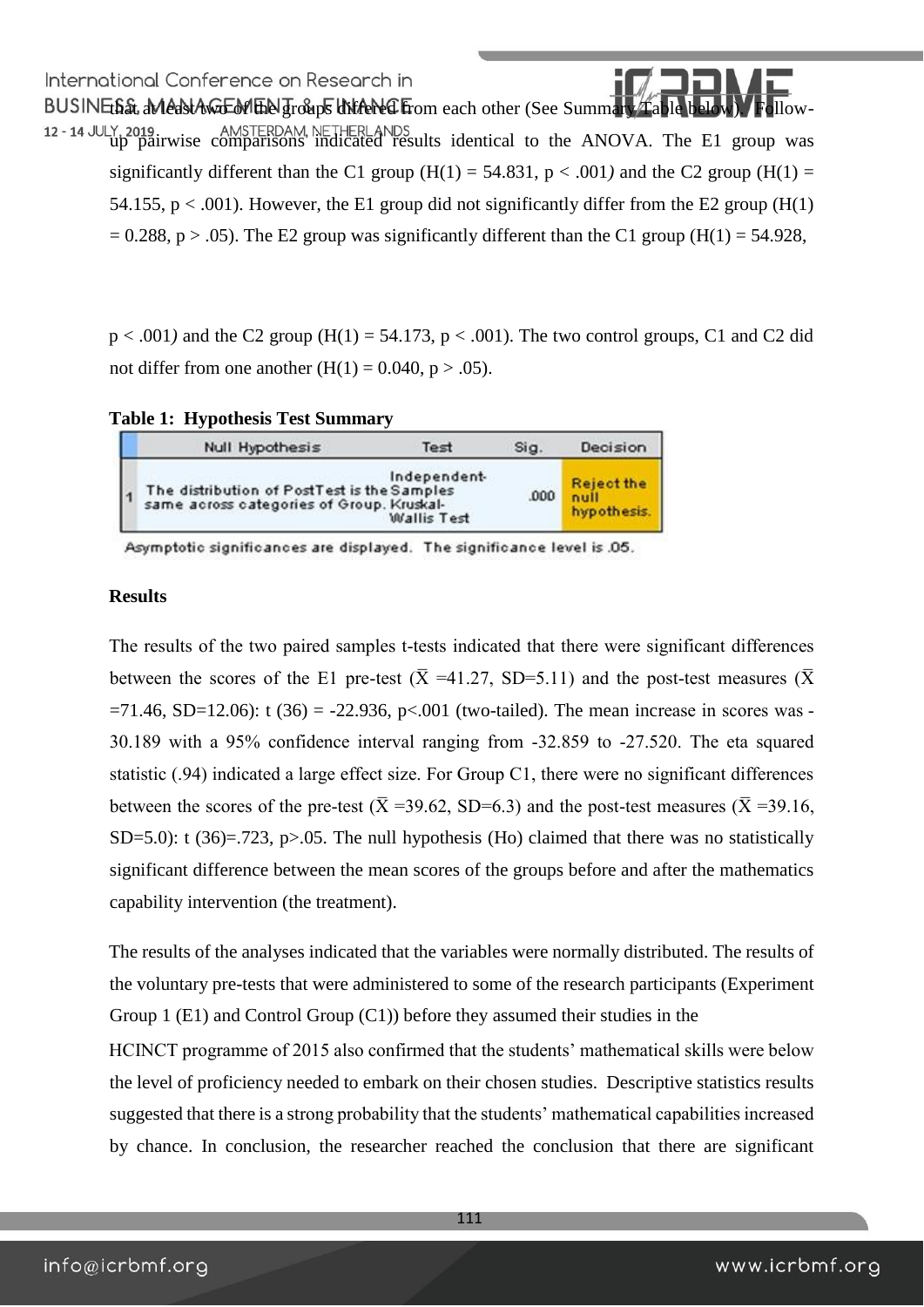International Conference on Research in BUSINEdifferences between the pre-test and post-test scores for Group E1. Figure 2 mean mathematical knowledge scores for the pre-test and the post-test administered to students in Group E1 and indicates the differences in the student assessment scores of this group.



**Figure 2: Mean Mathematical Knowledge score for the Experimental Group 1 (E1)** 

The post-test scores of the IT students in Group E1 demonstrate an increase in the students' mathematical knowledge. The answer is that the mathematics capability intervention had no effect on the students' mathematical knowledge upon entry into the HCINCT programme. Even though, the students' post-test scores in groups E1 and C3 increased, the inferential statistics results suggested that there is a strong probability that the students' mathematical capabilities increased by chance.

#### **Discussion**

The researcher claimed that the descriptive statistics results suggested that there is a strong probability that the students' mathematical capabilities increased by chance. Many students in the HCINCT programme of 2015 lacked the foundational arithmetic skills that were needed to scaffold upon their IT programming skills needed for their IT national diploma a year after they had completed their HCINCT programming. The mathematics performance of many first-year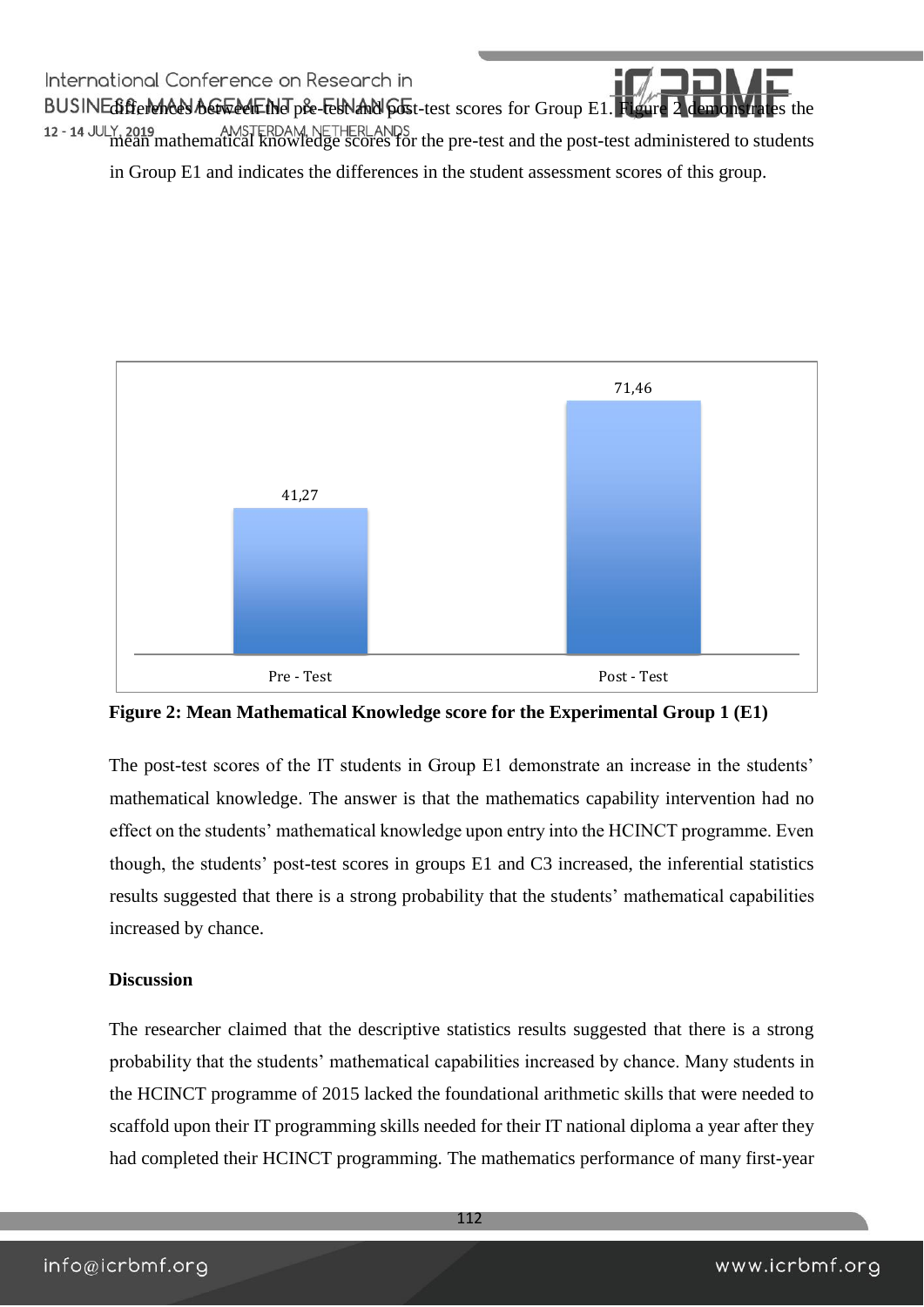BUSINES Street And A GEMENT the HOING Programme of 2015 was lower than the 12 - 14 JULY, 2019.<br>capabilities of current 11-to 12 year-old pupils attending grading 6 in a South African primary school. To illustrate the missing knowledge the researcher has extracted two problems that were given to the HCINCT students of 2015. In question 1.3 we were asked to

find the missing numerator for the denominator 12 in 5  $\overline{ }$  =  $\overline{ }$  =  $\overline{ }$  =

$$
\frac{(6+1)(5-(-14))}{-7}
$$

While, in question 1.4 we were asked to solve:

The majority of the students could not solve these problems. There are operational arithmetic rules within rules that one has to follow when solving mathematical problems where Bracket, Over, Division, Multiplication, Addition and Subtraction (BODMAS) or Parentheses/Brackets, Exponents, Multiplication/Division, Addition/Subtraction (PEMDAS) rules are to be re-adjusted depending on what the problem presents.

#### **Recommendations**

Future mathematics and/or IT orientated courses at the UoT where this study was conducted could be aligned to the market and global trends to expose students more to global market demands. Outdated course materials could be removed from the syllabus to allow for new and contextualised learning materials. The QT class materials could incorporate tutorials that introduce partakers to aspects of artificial intelligence (and its subsets machine and deep learning), data mining and cyber security. To allow UoT graduates job opportunities in areas that are needed most at this present time.

#### **Conclusion**

In the end, the researcher rejects the null hypothesis  $(H<sub>o</sub>)$  that claimed that there was no statistically significant difference between the mean scores of the groups before the mathematics capability intervention (the treatment). There was a significant effect between the mathematical knowledge scores of the 4 post-test scores. Even though, only 36 of 147 ( $n = 147$ ) students achieved the 65 aggregate score needed to be guaranteed a space in the three-year IT National diploma at the UoT where this study was conducted the following year. The majority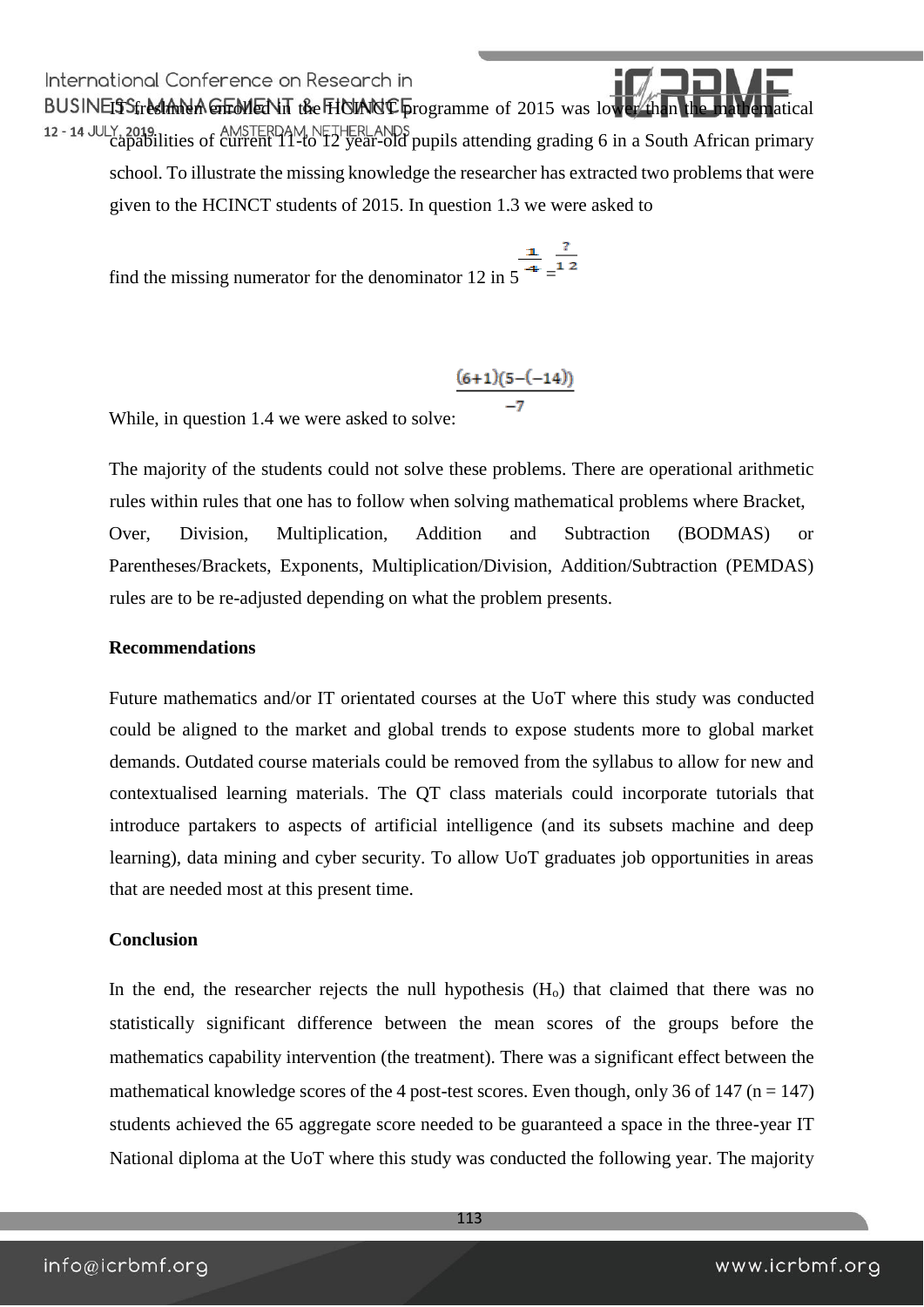of the students from the HCINCT 2015 programme acquired an overall mean 50 score for all 12 - 14 JULY, 2019<br>11 courses offered in the HCINCT programme. However, these students had failed two or three subjects. Hence, these failed courses had to be repeated in the following year.

#### **References**

Alexander, B. 2013. A Collaborative University of Technology and Further Education and Training Curriculum Development Project. Marrakesh, Morocco: Association of the Development of Education in Africa: 462–470.

Ball, D.L. 1990. Prospective elementary teachers' understanding of division. National Council of Teachers of Mathematics. Journal on Research in Mathematics Education, 21(2): 132– 144.

Brandell, G., Hemmi, K. & Thunberg, H. 2008. The Widening Gap - A Swedish Perspective. Springer Link. Mathematics Education Research Journal, 20(2): 38–56.

- Barrouillet, P. 2015. Theories of cognitive development: From Piaget to today. Science Direct. Developmental Review, 38(1): 1–12.
- Belfiore, N.P., Rudas, I.J. & Matrisciano, A. 2010. Simulation of verbal and mathematical learning by means of simple neural networks. In 2010 9th International Conference on Information Technology Based Higher Education and Training, ITHET 2010. Budapest, Hungary: 52–59.
- Berkowitz, M. & O'Neil, H.F.J. 1979. An Annotated Bibliography for Instructional Systems Development. Washington, DC.
- Birnbaum, Z.W. 1952. Numerical Tabulation of the Distribution of Kolmogorov's Statistic for Finite Sample Size. Journal of the American Statistical Association, 47(259).
- Bonne, L. & Johnston, M. 2016. Students' beliefs about themselves as mathematics learners. Science Direct. Thinking Skills and Creativity, 20(1): 17–28.

Bozalek, V., Garraway, J. & McKenna, S. 2011. Case studies of epistemological access in foundation/extended curriculum programme studies in South Africa. Cape Town, South Africa.

Braithwaite, D.W., Goldstone, R.L., van der Maas, H.L.J. & Landy, D.H. 2016. Non-formal mechanisms in mathematical cognitive development: The case of arithmetic. Cognition, 149(1): 40–55.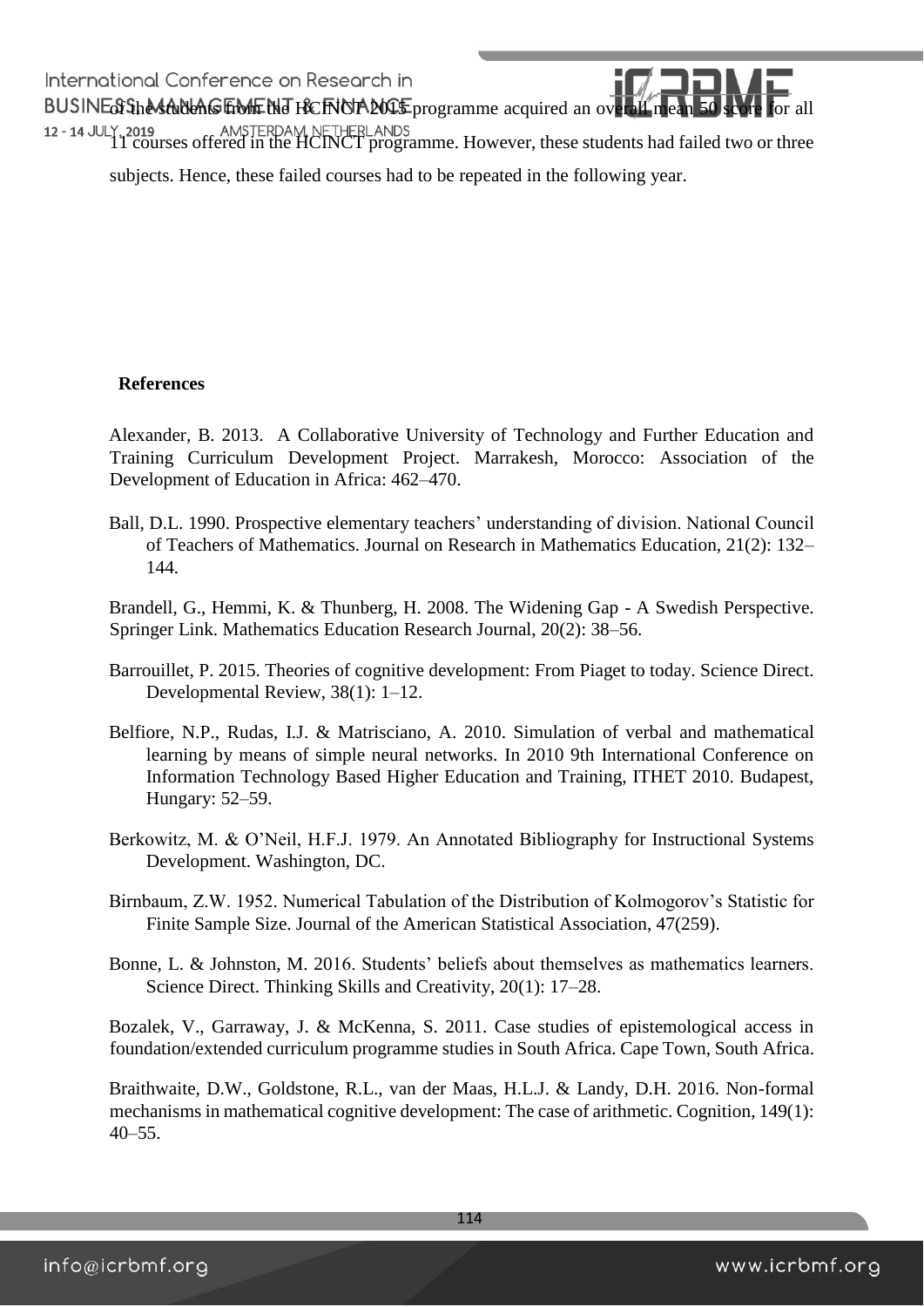BUSINES GreVI. AN & WELL AND . 8979 NSANGLE ical Paradigms and Organisational An 12 - 14 JULY, 2010f the Society Tor Comporate Leife. Burlington, USA: Ashgate Publishing Company.

Cēdere, D., Jurgena, I., Helmane, I., Tiltina-Kapele, I., & Praulite, G. 2015. Cognitive interest: Problems and solutions in the acquisition of science and mathematics in schools of Latvia. Journal of Baltic Science Education, 14(4): 424–434.

Chen, C.H. 2010. Promoting college students' knowledge acquisition and ill-structured problem solving: Web-based integration and procedure prompts. Computers and Education, 55(1): 292– 303.

Chisholm, L. 2005. The politics of curriculum review and revision in South Africa in regional context. Compare: A Journal of Comparative and International Education, 35(1): 79–100.

Cirino, P.T., Tolar, T.D., Fuchs, L. S., & Huston-Warren, E. 2016. Cognitive and numerosity predictors of mathematical skills in middle school. Journal of Experimental Child Psychology, 145: 95–119.

- Creswell, J.W., Vicki, L. & Clark, P. 2011. Designing and Conducting Mixed Methods Research. California.
- Cronje, J. 2013. What is this thing called "design" in design research and instructional design. Educational Media International, 50(1): 1–11.

DHET, 2013. White Paper for Post-School Education and Training. Building an Expanded, Effective and Integrated Post-School System. Pretoria, South Africa. [www.dhet.gov.za.](http://www.dhet.gov.za/)

Dick, W., Carey, L, & Carey, J.O. 2014. The Systematic Design of Instruction. 8th ed. Pearson Education Limited.

Fleisch, B., 2008. Primary Education in Crisis Why South African children underachieve in reading and Mathematics. 1st ed. J. Linnegar, ed. Wetton, Cape Town: Juta.

- Ford, T.D. 2015. Barriers to Computer Programming Student Success : A Quantitative Study of Community College Students in Southwest Missouri by A Dissertation submitted to the Education Faculty of Lindenwood University in partial fulfilment of the requirements for the de. Lindenwood University.
- Gedrovics, J. & Cēdere, D. 2014. International comparative project ROSE. In G. Praulīte, G. & D. Cēdere, eds. Monograph. Rīga: LU Akadēmiskais apgāds.: International comparative project ROSE: 67–112.
- Grenier-Boley, N. 2014. Some issues about the introduction of first concepts in linear algebra during tutorial sessions at the beginning of university. Educational Studies in Mathematics: 439–461.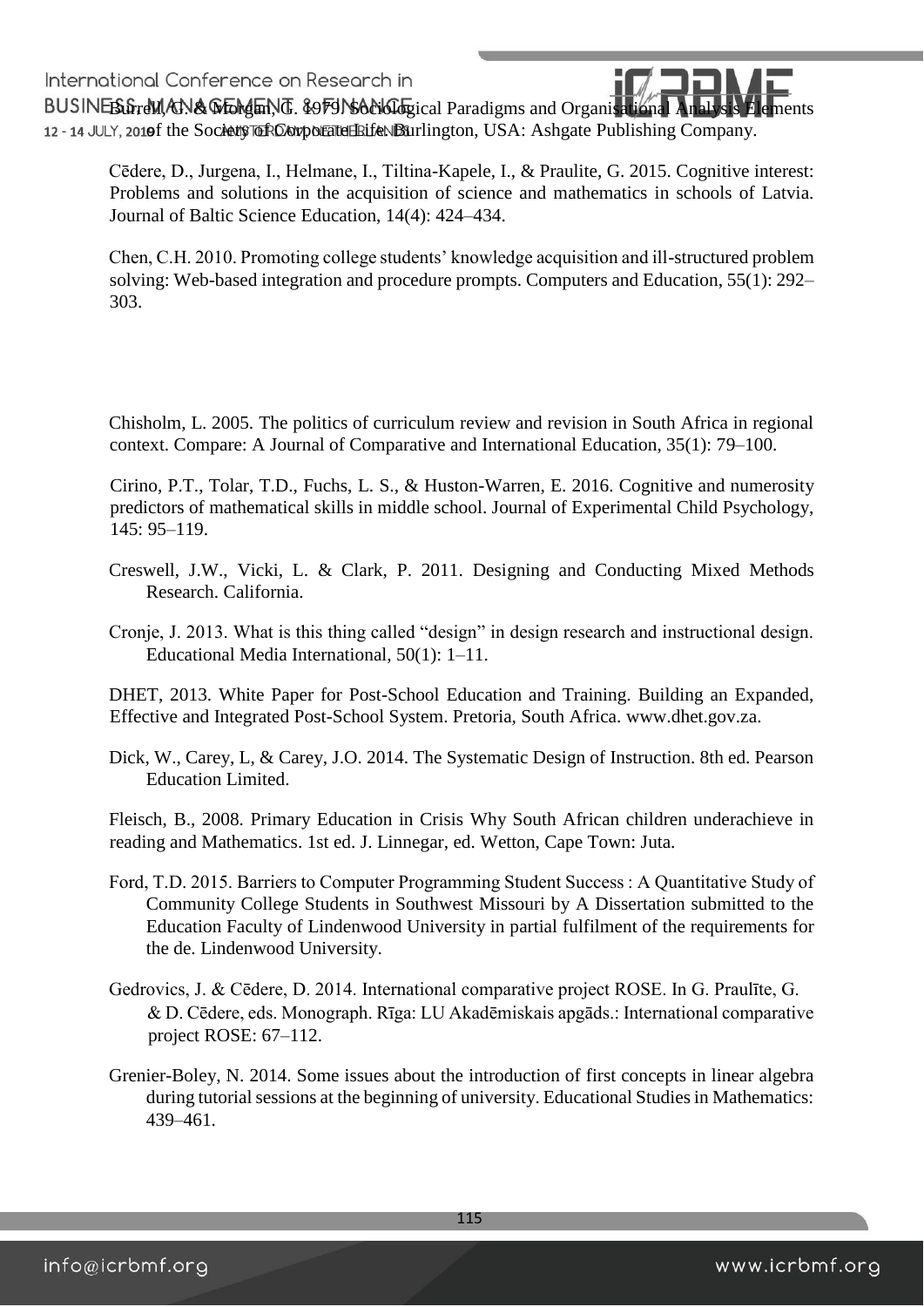International Conterence on Research in<br>BUSINEGGstafscon, AGEMENThamers University of Technology Integrates MATLAB Throughout 12 - 14 JULY, 2010 Ore Mathematics ACurriculum AMathworks, 4(1): 1-6.

- Higher Education Learning & Teaching Association of Southern Africa. 2009. Success of foundation (extended programmes in Engineering and Sciences at CPUT. J. Garraway, ed. Cape Town, South Africa: HELTASA Higher Education Learning & Teaching Association of Southern Africa.
- Howell, D.D. 2013. Statistical Methods for Psychology. 8th ed. J.-D. Hague, & Matray, T., & P. Leeds, eds. Belmont, California, USA: Wadsworth, Cengage Learning.
- Howie, S. J., & Plomp, T. 2002. Mathematical literacy of school leaving pupils in South Africa. International Journal of Educational Development, 22(6): 603–615.

Jao, L. 2017. Shifting Pre-Service Teachers' Beliefs About Mathematics Teaching: the Contextual Situation of a Mathematics Methods Course. Springerlink. International Journal of Science and Mathematics Education, 15(5): 895–914.

- Kellermann, T.S., Bonilha, L., Lin, J.J., & Hermann, B.P. 2015. Mapping the landscape of cognitive development in children with epilepsy. Cortex, 66(1): 1–8.
- Kolmogorov, A.N. 1933. Sulla determinazione empirica di una legge di distribuzi. Gionale dell' Istituto Italiano degli Attuari, 4: 83–91.
- Lakay, D. & Alexander, B. 2012. Towards Contextual Alignment of an Undergraduate ICT Curriculum for Universities of Technology in South Africa. In Proceedings of Design, Development & Research Conference. Cape Town, South Africa: 259–265.
- Leech, N.L. & Onwuegbuzie, A.J. 2009. A typology of mixed methods research designs. Springer, 43: 265–275.
- Lilliefors, H.W. 1967. On the Kolmogorov-Smirnov Test for Normality with Mean and Variance Unknown. Journal of the American Statistical Association, 68(318): 399–402.
- Mickey-pabello, D. 2015. Racial Diversity in the Medical Profession: The Impact of Affirmative Action Bans on Underrepresented Student of Color Matriculation in Medical Schools. , 86(2).
- Miller, J.P. 2010. Whole Child Education. Toronto: University of Toronto, Scholarly Publishing.
- Molenda, M. 2003. In search of the elusive ADDIE model. Performance Improvement, 42(5): 34–36.
- Nath, S. & Szücs, D. 2014. Construction play and cognitive skills associated with the development of mathematical abilities in 7-year-old children. Science Direct. Learning and Instruction, 32: 73–80.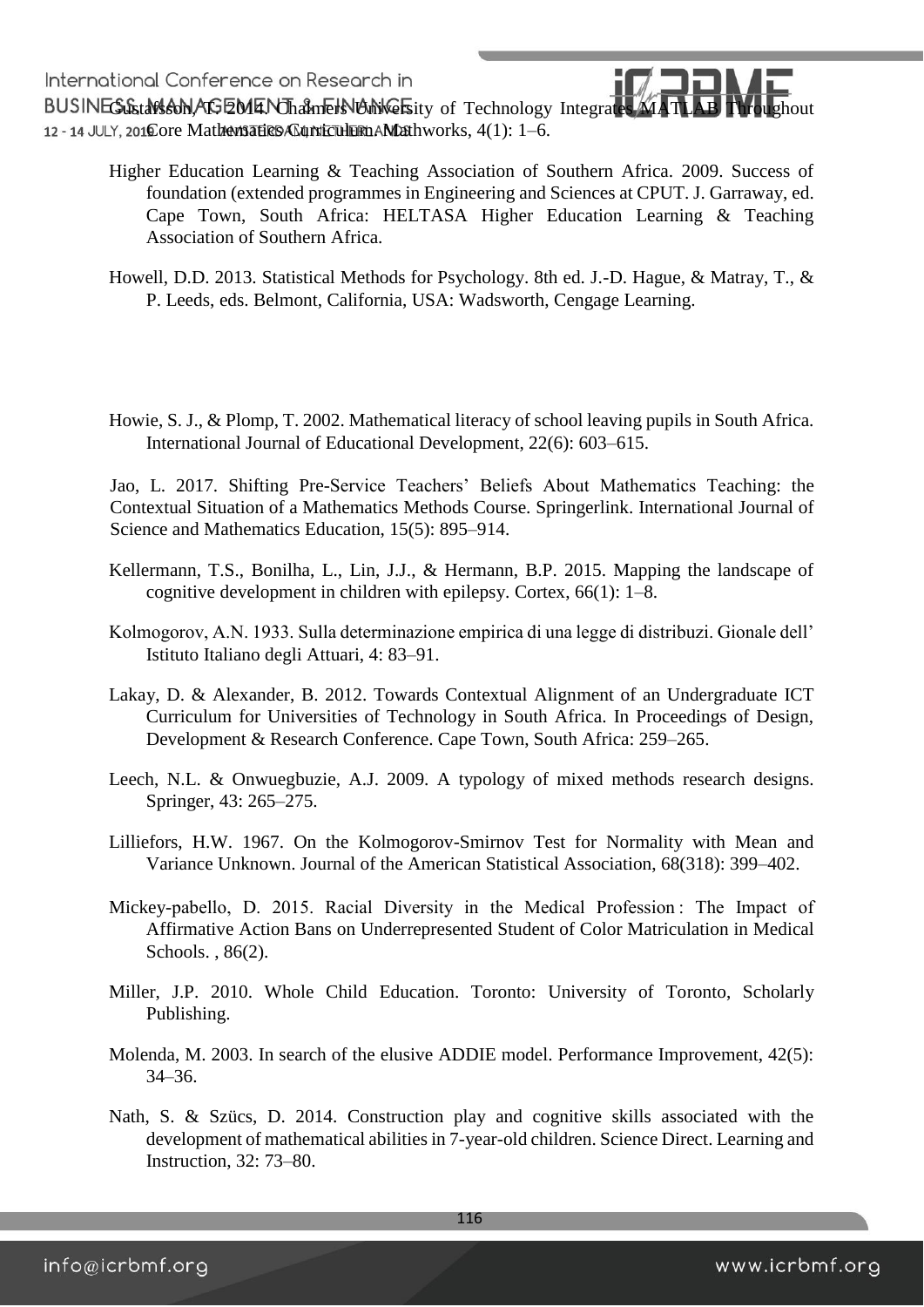International Conference on Research in International Conference on Research in<br>BUSINES EanMANA 2015 MRNillicing Dropole Rates. DUT Durban University of Technology: 1. 12 - 14 JULY, 201http://www.duttac.ac/adidding-Ariopout-rates/.

- Palinkas, L.A., Horwitz, S.M., Green, C.A., Wisdom, J.P., Duan N., & Hoagwood, K. 2013. Purposeful Sampling for Qualitative Data Collection and Analysis in Mixed Method Implementation Research Purposeful Sampling for Qualitative Data Collection and Analysis. Springer Science Business Media, 42(4): 1–13.
- Patton, M.Q. 2002. Qualitative Research & Evaluation Methods. 3rd ed. Thoasand Oaks, California: SAGE Publications.

Raveendran, R., Gitanjal, B. & Manikandan, S. 2014. Practical Approach To Pg Dissertation. 2nd ed. PharmaMed Press.

Razali, N.M. & Wah, Y.B. 2011. Power comparisons of Shapiro-Wilk, Kolmogorov-Smirnov, Lilliefors & Andersson-Darling tests. Journal of Modeling and Analytics, 2(1): 21–33.

- Riffenburgh, R. 2012. Statistics in Medicine. 3rd ed. San Diego, California, USA: Elsevier Academic Press.
- Rohlwink, M. 2015. Extended Attribution Retraining in the reduction of Mathematics Anxiety Experienced By First-Time Design Students at a South African University of Technology. Cape Peninsula University of Technology.

Sandelowski, M. 2000. Focus on Research Methods Combining qualitative and quantitative sampling, data collection, and analysis techniques in mixed-method studies. Research in nursing & health, 23(3): 246–255.

- Shapiro, S.S., Wilk, M. B., & Chen, H.J. 1963. A comporative study of various tests of normality. Journal of American Statistical Association, 63(324): 1343–13.
- Shapiro, S.S. & Wilk, M.B. 1965. Analysis of Varience for Normality (complete samples). Biometrika, 52(3/4): 591–611. http://www.jstor.org/stable/2333709.
- Showalter, D.A., Wollett, C., & Reynolds, S. 2014. Teaching a High-Level Contextualized Mathematics Curriculum to Adult Basic Learners. Journal of Research and Practic for Adult Literacy, Seconday, Basic Education, 3(2): 21–34.
- Siyepu, W.S. 2015. Analysis of errors in derivatives of trigonometric functions. International Journal of STEM Education, 2(16): 1–16.
- Smirnov, N. V. 1933. Estimate of deviation between empirical distribution functions in two independent samples. Bulletin Moscow University, 2: 3–16.